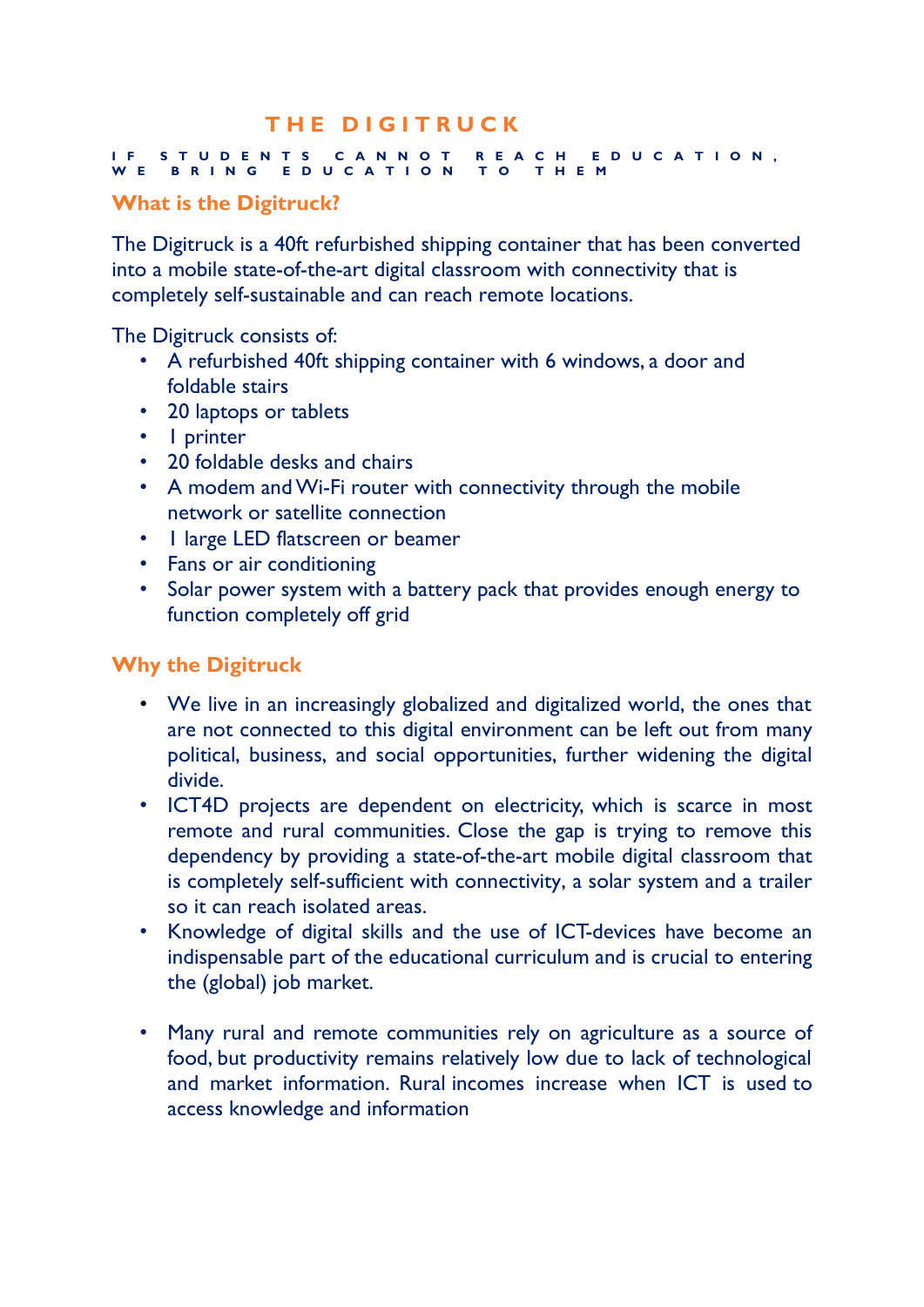#### **Where we are**

Presently, Close the Gap has deployed 9 Digitrucks in Europe and Africa with the help of various partners and sponsors:

Tanzania (2014)

- Operator: Neema International
- Sponsor: Arrow US
- **Location: Moshi**

South Africa (2015)

- Operator: Code 4 Cape Town
- Sponsor: Deloitte Belgium
- Location: Cape Town

Congo (2015)

- Operator: Maision Des Avoirs
- Sponsor: Brussels Government
- Location: Kinshasha

South Africa (2016)

• Operator: TIMU

Sponsor: DuMoulin United **Petfoods** 

- Location: Hermanus
- Kenya (2017)
	- Operator: CFSK and WEEE Center
	- Sponsor: Arrow US
	- Location: Throughout Kenya

Kenya (2019)

- Operator: CFSK
- Sponsor: Huawei Kenya
- Location: Throughout Kenya

France (2020)

- Operator: Simplon
- Sponsor: Huawei France
- Location: North of France

# Zambia (2020)

- Operator: Project Luangwa
- Sponsor: Patel Family/ 3i